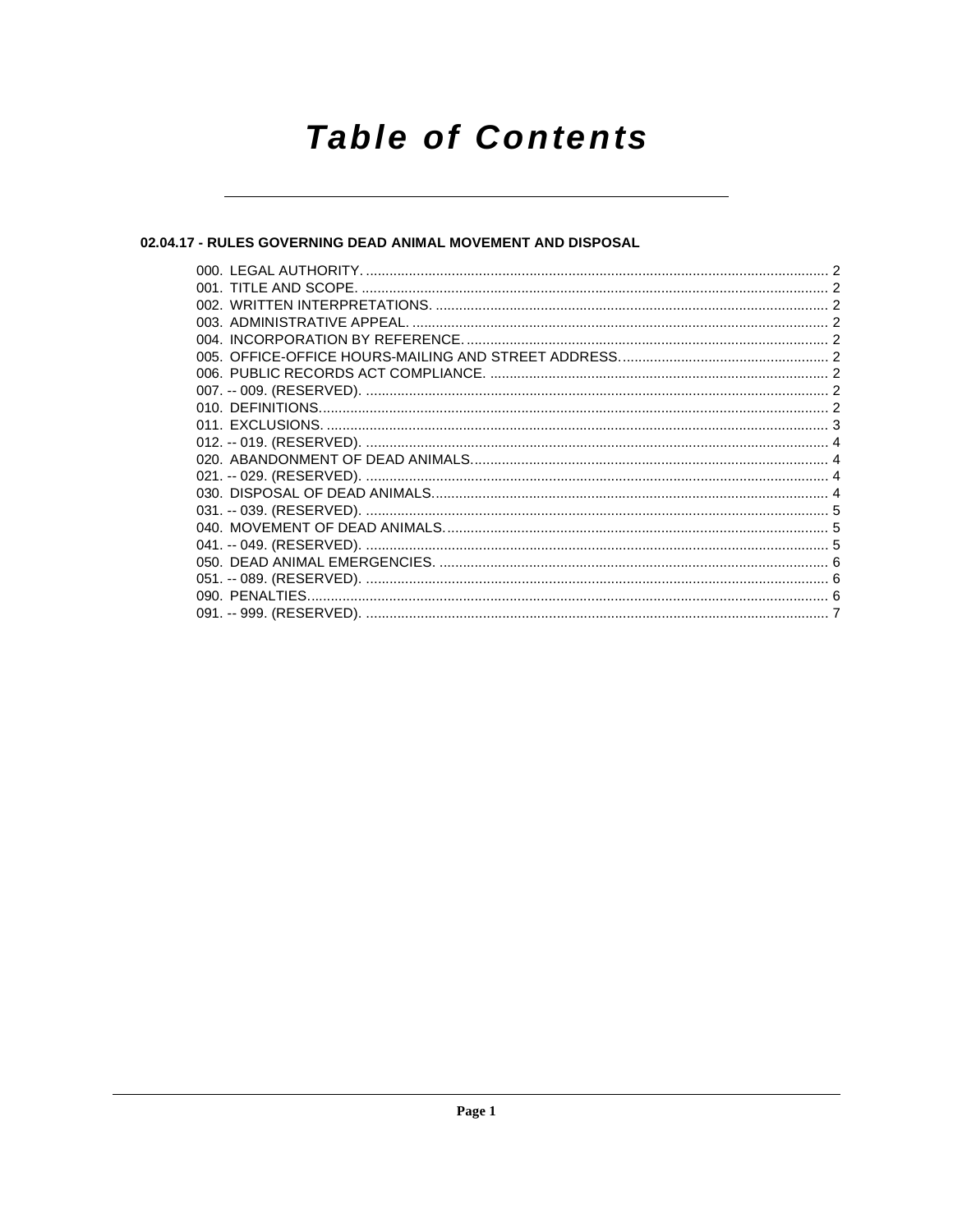#### **IDAPA 02 TITLE 04 CHAPTER 17**

# **02.04.17 - RULES GOVERNING DEAD ANIMAL MOVEMENT AND DISPOSAL**

# <span id="page-1-1"></span><span id="page-1-0"></span>**000. LEGAL AUTHORITY.**

This chapter is adopted under the legal authority of Title 25, Chapter 2, Idaho Code. (3-15-02)

# <span id="page-1-2"></span>**001. TITLE AND SCOPE.**

**01. Title**. The title of this chapter is "Rules Governing Dead Animal Movement and Disposal". (3-15-02)

**02. Scope**. These rules shall govern the management, movement and disposal of dead animals. The official citation of this chapter is IDAPA 02.04.17.000 et seq. For example, this section's citation is IDAPA  $02.04.17.001.$  (3-15-02)

# <span id="page-1-3"></span>**002. WRITTEN INTERPRETATIONS.**

There are no written interpretations of these rules. (3-15-02)

### <span id="page-1-4"></span>**003. ADMINISTRATIVE APPEAL.**

Hearing and appeal rights are set forth in Title 67, Chapter 52, Idaho Code. There is no provision for administrative appeal before the State Department of Agriculture under these rules. (3-15-02) appeal before the State Department of Agriculture under these rules.

# <span id="page-1-5"></span>**004. INCORPORATION BY REFERENCE.**

| IDAPA 02.04.17 does not incorporate any material by reference. | $(3-15-02)$ |
|----------------------------------------------------------------|-------------|
|----------------------------------------------------------------|-------------|

# <span id="page-1-6"></span>**005. OFFICE-OFFICE HOURS-MAILING AND STREET ADDRESS.**

**01. Physical Address**. The central office of the Idaho State Department of Agriculture is located at Penitentiary Road, Boise, Idaho 83712. 2270 Old Penitentiary Road, Boise, Idaho 83712.

**02. Office Hours**. Office hours are 8 a.m. to 5 p.m., Mountain Time, Monday through Friday, except designated by the state of Idaho. (3-15-02) holidays designated by the state of Idaho.

**03. Mailing Address**. The mailing address for the central office is Idaho State Department of Agriculture, P.O. Box 790, Boise, Idaho 83701. (3-15-02)

**04. Telephone Number**. The telephone number of the central office is (208) 332-8540. (3-15-02)

**05. Fax Number**. The fax number of the central office is (208) 334-2170. (3-15-02)

# <span id="page-1-7"></span>**006. PUBLIC RECORDS ACT COMPLIANCE.**

These rules are public records and are available for inspection at the State Department of Agriculture and on the internet. Official copies may be obtained from the Department of Administration, Office of Administrative Rules.

(3-15-02)

### <span id="page-1-8"></span>**007. -- 009. (RESERVED).**

### <span id="page-1-10"></span><span id="page-1-9"></span>**010. DEFINITIONS.**

**01. Abandon**. To desert or intentionally leave a dead animal without proper disposal as provided in these rules. (3-15-02) these rules.  $(3-15-02)$ 

**02. Administrator**. The administrator of the Idaho State Department of Agriculture, Division of industries. (3-15-02) Animal Industries.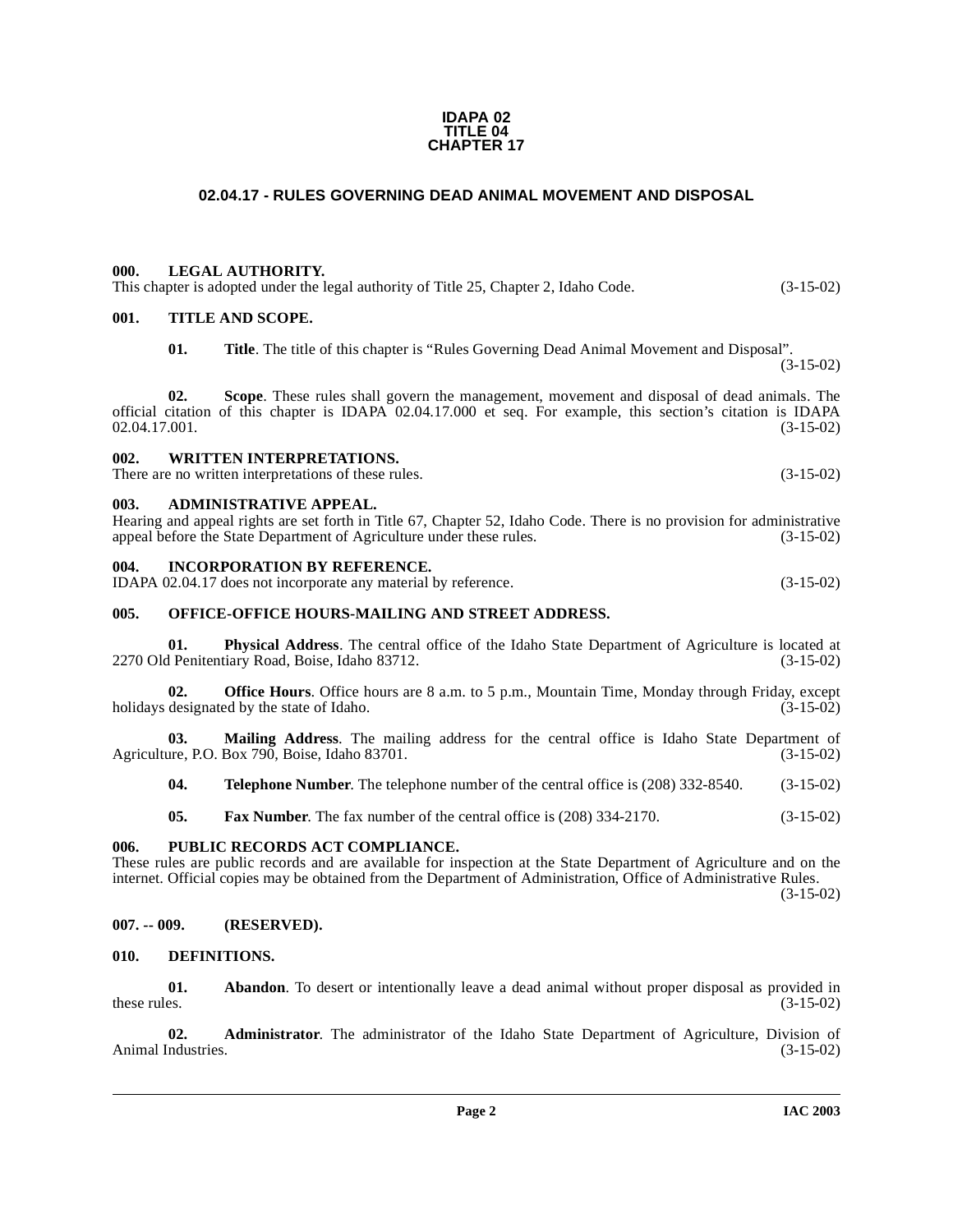<span id="page-2-9"></span><span id="page-2-8"></span><span id="page-2-7"></span><span id="page-2-6"></span><span id="page-2-5"></span><span id="page-2-4"></span><span id="page-2-3"></span><span id="page-2-2"></span><span id="page-2-1"></span><span id="page-2-0"></span>

| 03.                           | Air Curtain Incineration. A mechanical process of incineration by which super-heated air is<br>continuously circulated to enhance combustion.                                                                                                                                                                                  | $(3-15-02)$ |
|-------------------------------|--------------------------------------------------------------------------------------------------------------------------------------------------------------------------------------------------------------------------------------------------------------------------------------------------------------------------------|-------------|
| 04.                           | <b>Burial.</b> Interment of a dead animal below the natural surface of the ground.                                                                                                                                                                                                                                             | $(3-15-02)$ |
| 05.                           | <b>Burning</b> . The act of consuming or destroying by fire with or without the use of an accelerant.                                                                                                                                                                                                                          | $(3-15-02)$ |
| 06.                           | <b>Composting.</b> The biological decomposition of organic matter under controlled conditions.                                                                                                                                                                                                                                 | $(3-15-02)$ |
| 07.                           | Dead Animals. Carcasses and parts of carcasses from dead animals including domesticated<br>livestock, sheep, goats, poultry, pets, and commercial fish.                                                                                                                                                                        | $(3-15-02)$ |
| 08.                           | Dead Animal Emergencies. Those situations involving dead animals that may require extenuating<br>disposal measures as determined by the Administrator.                                                                                                                                                                         | $(3-15-02)$ |
| 09.                           | <b>Decomposition.</b> The decay of dead animals under natural conditions.                                                                                                                                                                                                                                                      | $(3-15-02)$ |
| 10.                           | <b>Digestion</b> . A process by which organic matter is hydrolyzed.                                                                                                                                                                                                                                                            | $(3-15-02)$ |
| 11.                           | Director. The director of the Idaho State Department of Agriculture.                                                                                                                                                                                                                                                           | $(3-15-02)$ |
| 12.                           | <b>Disposal.</b> The management of a dead animal.                                                                                                                                                                                                                                                                              | $(3-15-02)$ |
| 13.                           | Domesticated Livestock. Bovidae, suidae, equidae, captive cervidae, captive antilocapridae,<br>camelidae, ratitidae, gallinaceous birds and captive waterfowl.                                                                                                                                                                 | $(3-15-02)$ |
| 14.                           | Incineration. The controlled and monitored combustion of dead animals for the purposes of<br>volume reduction and pathogen control.                                                                                                                                                                                            | $(3-15-02)$ |
| 15.                           | Person. Any individual, association, partnership, firm, joint stock company, joint venture, trust,<br>estate, political subdivision, public or private corporation, state or federal government department, agency or<br>instrumentality, or any legal entity, which is recognized by law as the subject of rights and duties. | $(3-15-02)$ |
| 16.                           | Pets. Cats, dogs, and other non-human species of animals that are kept as household companions.                                                                                                                                                                                                                                | $(3-15-02)$ |
| 17.                           | <b>Rendering.</b> The process or business of recycling dead animals and animal by-products. (3-15-02)                                                                                                                                                                                                                          |             |
| 18.<br>Environmental Quality. | Sanitary Landfill. A solid waste disposal site permitted or approved by the Idaho Department of                                                                                                                                                                                                                                | $(3-15-02)$ |
| 011.                          | <b>EXCLUSIONS.</b><br>The following establishments and animals shall be excluded from the provisions of these rules.                                                                                                                                                                                                           | $(3-15-02)$ |
| 01.                           | Slaughter Establishments. Establishments that slaughter livestock for human consumption.                                                                                                                                                                                                                                       | $(3-15-02)$ |
| 02.                           | Free-Ranging Wildlife. Non-captive wildlife or wild fish.                                                                                                                                                                                                                                                                      | $(3-15-02)$ |
| 03.                           | <b>House Pets.</b> House pets less than one hundred (100) pounds in weight.                                                                                                                                                                                                                                                    | $(3-15-02)$ |
| 04.                           | Pets Buried In A Licensed Pet Cemetery. Pets of any weight buried in a licensed pet cemetery.                                                                                                                                                                                                                                  | $(3-15-02)$ |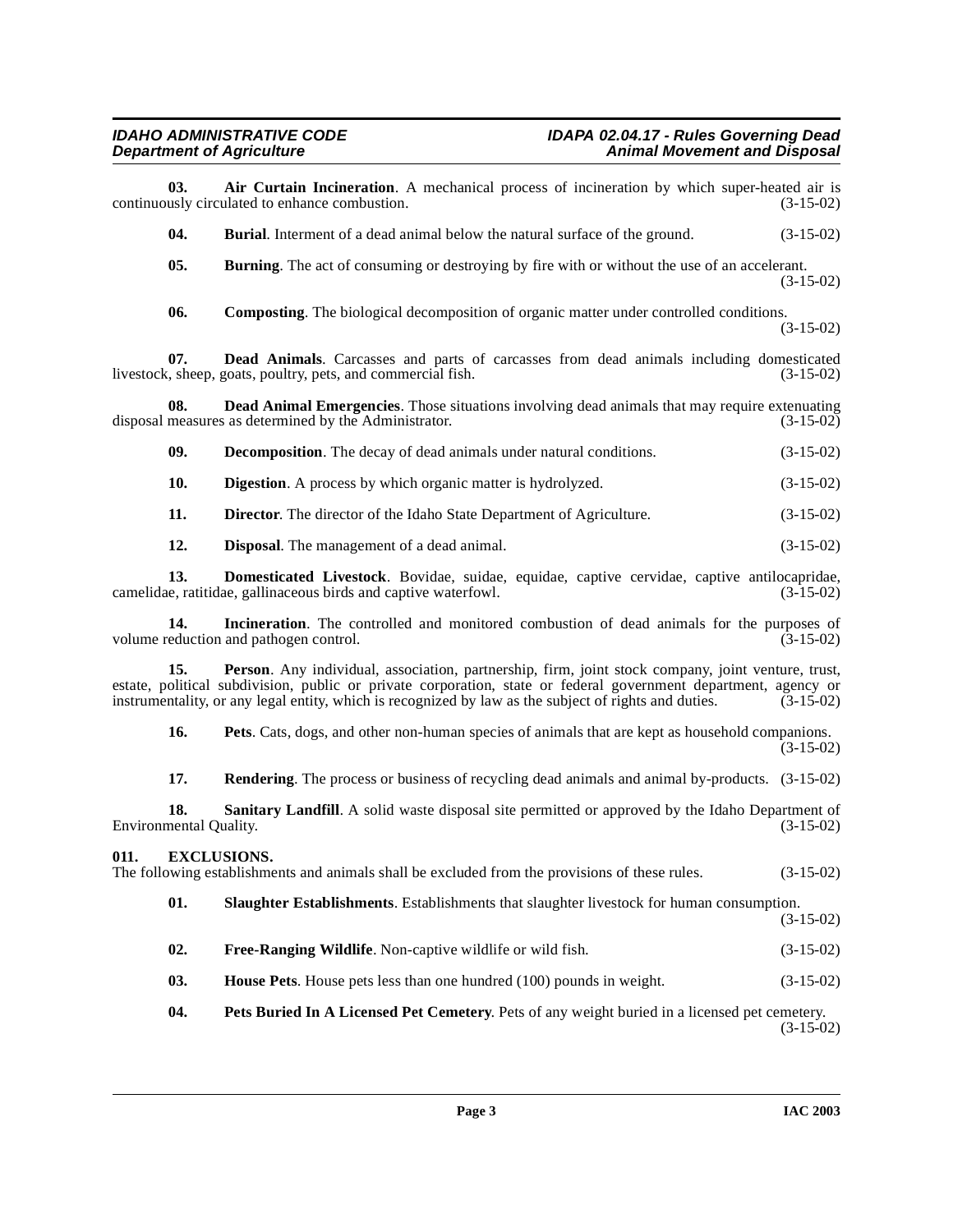# <span id="page-3-0"></span>**012. -- 019. (RESERVED).**

# <span id="page-3-4"></span><span id="page-3-1"></span>**020. ABANDONMENT OF DEAD ANIMALS.**

No person who owns or is caring for an animal that has died shall abandon the dead animal. Animals that are being disposed of by decomposition in accordance with these rules shall not be considered abandoned. (3-15-02) disposed of by decomposition in accordance with these rules shall not be considered abandoned.

# <span id="page-3-2"></span>**021. -- 029. (RESERVED).**

# <span id="page-3-10"></span><span id="page-3-3"></span>**030. DISPOSAL OF DEAD ANIMALS.**

Dead animals shall be disposed of within seventy-two (72) hours after knowledge of the death of the animal or as provided by the Administrator. No person shall dispose of a dead animal on the land of another without the permission of the property owner. Disposal shall be by one (1) of the following methods: (3-15-02) permission of the property owner. Disposal shall be by one  $(1)$  of the following methods:

<span id="page-3-7"></span>**Dead Animals On Federally Managed Land.** Animals that die on federally managed rangeland from causes other than significant infectious or contagious diseases or agents shall be disposed of as provided by the rules and regulations of the responsible land management agency. (3-15-02)

<span id="page-3-9"></span>**02. Disposal Methods Determined By The Administrator**. The Administrator may determine the appropriate method of disposal for animals that die of significant infectious or contagious diseases or agents.

(3-15-02)

<span id="page-3-11"></span>**03. Rendering**. If a licensed and approved rendering facility accepts the dead animal, rendering is an imethod of disposal. (3-15-02) approved method of disposal.

**a.** When carcasses are held for pickup, the site shall be screened from public view, in a dry area and water runoff or drainage area. (3-15-02) not in a water runoff or drainage area.

<span id="page-3-5"></span>**b.** Run-off from the holding area must be contained. (3-15-02)

**04. Burial**. Dead animals shall be buried to such a depth that no part of the dead animal shall be nearer than three (3) feet to the natural surface of the ground. Every part of the dead animal shall be covered with at least three (3) feet of earth. The location of a burial site shall be:  $(3-15-02)$ three  $(3)$  feet of earth. The location of a burial site shall be:

**a.** At least three hundred (300) feet from any wells, surface water intake structures, and public or rinking water supply lakes or springs. (3-15-02) private drinking water supply lakes or springs.

|  | At least three hundred (300) feet from any existing residences. | $(3-15-02)$ |
|--|-----------------------------------------------------------------|-------------|
|--|-----------------------------------------------------------------|-------------|

**c.** At least fifty (50) feet from property lines. (3-15-02)

**d.** At least one hundred (100) feet from public roadways. (3-15-02)

**e.** At least two hundred (200) feet from any body of surface water such as a river, stream, lake, pond, intermittent stream, or sinkhole. (3-15-02)

**f.** Burial sites shall not be located in low-lying areas subject to flooding, or in areas with a high water level may contact the burial pit. (3-15-02) table where the seasonal high water level may contact the burial pit.

**05. Disposal In An Approved Sanitary Landfill**. Arrangements shall be made with a city, county, regional, or private landfill official in order to dispose of a dead animal in a city, county, regional, or private landfill. (3-15-02)

<span id="page-3-8"></span><span id="page-3-6"></span>**06. Composting**. (3-15-02)

**a.** Composting of dead animals shall be accomplished in a manner approved by the Administrator. (3-15-02)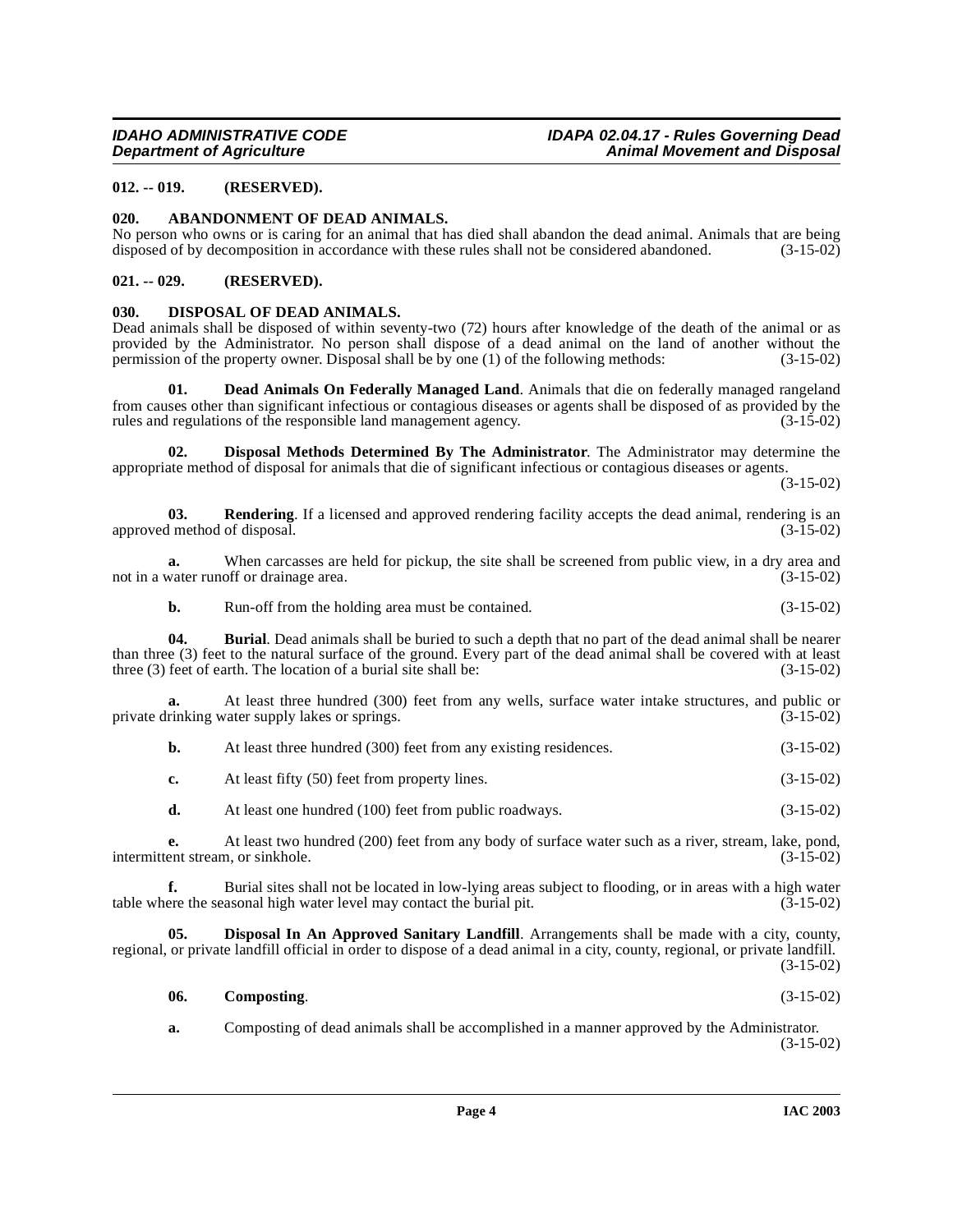**b.** No composters that have been approved by other agencies shall begin composting dead animals he approval of the Administrator. (3-15-02) without the approval of the Administrator.

**07. Digestion**. Digestion of dead animals shall be accomplished in a properly designed and sized dead igester approved by the Administrator. (3-15-02) animal digester approved by the Administrator.

# <span id="page-4-7"></span>**08. Incineration**. (3-15-02)

**a.** Incineration of dead animals shall be accomplished in an approved incineration facility, or by a mobile air curtain incinerator at a site approved by the Administrator. (3-15-02)

<span id="page-4-5"></span><span id="page-4-3"></span>**b.** The incineration shall be thorough and complete, reducing the carcass to mineral residue. (3-15-02)

**09. Burning**. Open burning of dead animals is not allowed, except as authorized by the Administrator, nation with the Department of Environmental Quality. (3-15-02) in coordination with the Department of Environmental Quality.

**10. Decomposition**. Animals that die on private or state rangeland from causes other than significant infectious or contagious diseases or agents may be left to decompose naturally provided that: (3-15-02)

**a.** They are at least one thousand three hundred twenty (1,320) feet from any wells, lakes, ponds, streams, surface water intake structures, public or private drinking water supply lakes, springs or sinkholes.

(3-15-02)

**b.** They are at least one thousand three hundred twenty (1,320) feet from any public roadways. (3-15-02)

**c.** They are at least one thousand three hundred twenty (1,320) feet from any residence not owned by er of the dead animal. (3-15-02) the owner of the dead animal.

**11. Allowance For Variances By The Administrator**. The Administrator may grant variances to the ents of Section 030 on a case-by-case basis. (3-15-02) requirements of Section 030 on a case-by-case basis.

# <span id="page-4-0"></span>**031. -- 039. (RESERVED).**

# <span id="page-4-8"></span><span id="page-4-1"></span>**040. MOVEMENT OF DEAD ANIMALS.**

No dead animals shall be loaded into the same vehicle with live animals. (3-15-02)

<span id="page-4-10"></span>**01. Vehicles Used For Transporting Dead Animals**. Vehicles used for transporting dead animals shall be constructed and maintained, or be prepared prior to receiving dead animals into the vehicle, so that no liquid or fluid from the dead animals is allowed to drip or seep from the vehicle during transport. (3-15-02)

**02. Dead Animals Concealed From View**. Dead animals shall be concealed from public view during ation. (3-15-02) transportation.

<span id="page-4-9"></span><span id="page-4-6"></span><span id="page-4-4"></span>**03. Direct To Destination**. Vehicles hauling dead animals shall travel to their destination directly.

 $(3-15-02)$ 

**04. Disinfection**. Vehicles that have hauled dead animals off an owner's property shall not be used to haul live animals, feeds or similar commodities to the property of another person until they have been thoroughly cleaned and disinfected. (3-15-02) cleaned and disinfected.

**05. Transport Of Dead Animals**. No person shall transport a dead animal across or through the of another person without the landowner's permission. (3-15-02) property of another person without the landowner's permission.

# <span id="page-4-2"></span>**041. -- 049. (RESERVED).**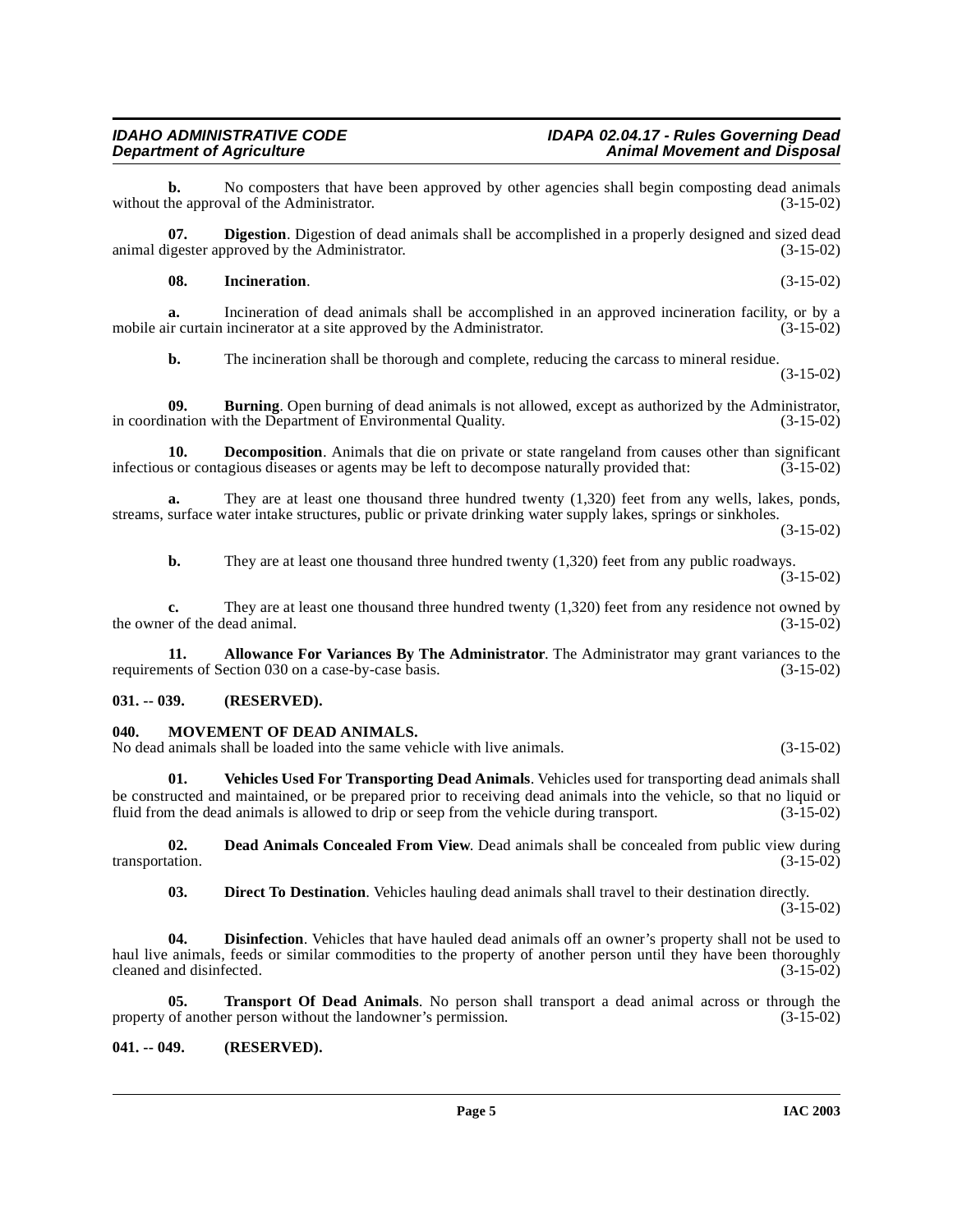<span id="page-5-4"></span><span id="page-5-0"></span>**050. DEAD ANIMAL EMERGENCIES.** 

Dead animal emergencies are those situations involving dead animals that have been determined by the Administrator to require extraordinary disposal measures. (3-15-02)

<span id="page-5-6"></span>**01. Situations Requiring Extraordinary Disposal Measures**. These situations include, but are not limited to, the following: (3-15-02) (3-15-02)

**a.** Situations where one (1) or more animals die of an infectious or contagious disease or agent that e a significant threat to humans or animals: (3-15-02) may pose a significant threat to humans or animals;

**b.** Situations wherein the number of dead animals is large enough to require extraordinary disposal s. measures.  $(3-15-02)$ 

**02. Administrator To Determine Disposal Methods**. The Administrator may employ exceptional or extraordinary methods of dead animal disposal as necessary to protect the health and welfare of the human and animal populations of the state of Idaho. Such methods may include, but shall not be limited to: (3-15-02)

| a. | Open burning;             | $(3-15-02)$ |
|----|---------------------------|-------------|
| b. | Pit burning;              | $(3-15-02)$ |
| c. | Burning with accelerants; | $(3-15-02)$ |
| d. | Pyre burning;             | $(3-15-02)$ |
| e. | Air curtain incineration; | $(3-15-02)$ |
| f. | Mass burial; or           | $(3-15-02)$ |
| g. | Natural decomposition.    | $(3-15-02)$ |

### <span id="page-5-1"></span>**051. -- 089. (RESERVED).**

<span id="page-5-5"></span><span id="page-5-2"></span>**090. PENALTIES.** 

Pursuant to 25-237, Idaho Code. (3-15-02)

<span id="page-5-3"></span>**01. Civil Penalty**. Any person violating any of the provisions of these rules may be assessed a civil penalty by the department or its agent of not more than five thousand dollars (\$5,000) for each offense. Persons against whom civil penalties are assessed are liable for reasonable attorney's fees. (3-15-02) against whom civil penalties are assessed are liable for reasonable attorney's fees.

**a.** Civil penalties may be assessed in conjunction with any other department administrative action. Civil penalties may not be assessed unless the person charged has been given notice and opportunity for a hearing pursuant to the Idaho administrative procedure act, Chapter 52, Title 67, Idaho Code. If the department is unable to collect an assessed civil penalty or if any person fails to pay all or a set portion of a civil penalty as determined by the department, the department may recover such amount by action in the appropriate district court. ( department, the department may recover such amount by action in the appropriate district court.

**b.** Any person against whom the department has assessed a civil penalty under these rules may, within twenty-eight (28) days of the final agency action making the assessment, seek judicial review of the assessment in accordance with the provisions of Chapter 52, Title 67, Idaho Code. (3-15-02)

**c.** Moneys collected for violations of these rules shall be deposited in the state treasury and credited to the Livestock Disease Control and T.B. Indemnity Fund. (3-15-02)

**d.** If the Director determines that a person has not complied with these rules, the director shall identify appropriate corrective actions. The Director may develop a formal compliance schedule to correct deficiencies caused by noncompliance. The Director may, through a formal compliance schedule, allow all or part of the value of the assessed civil penalties to apply toward correction of the deficiencies. (3-15-02) the assessed civil penalties to apply toward correction of the deficiencies.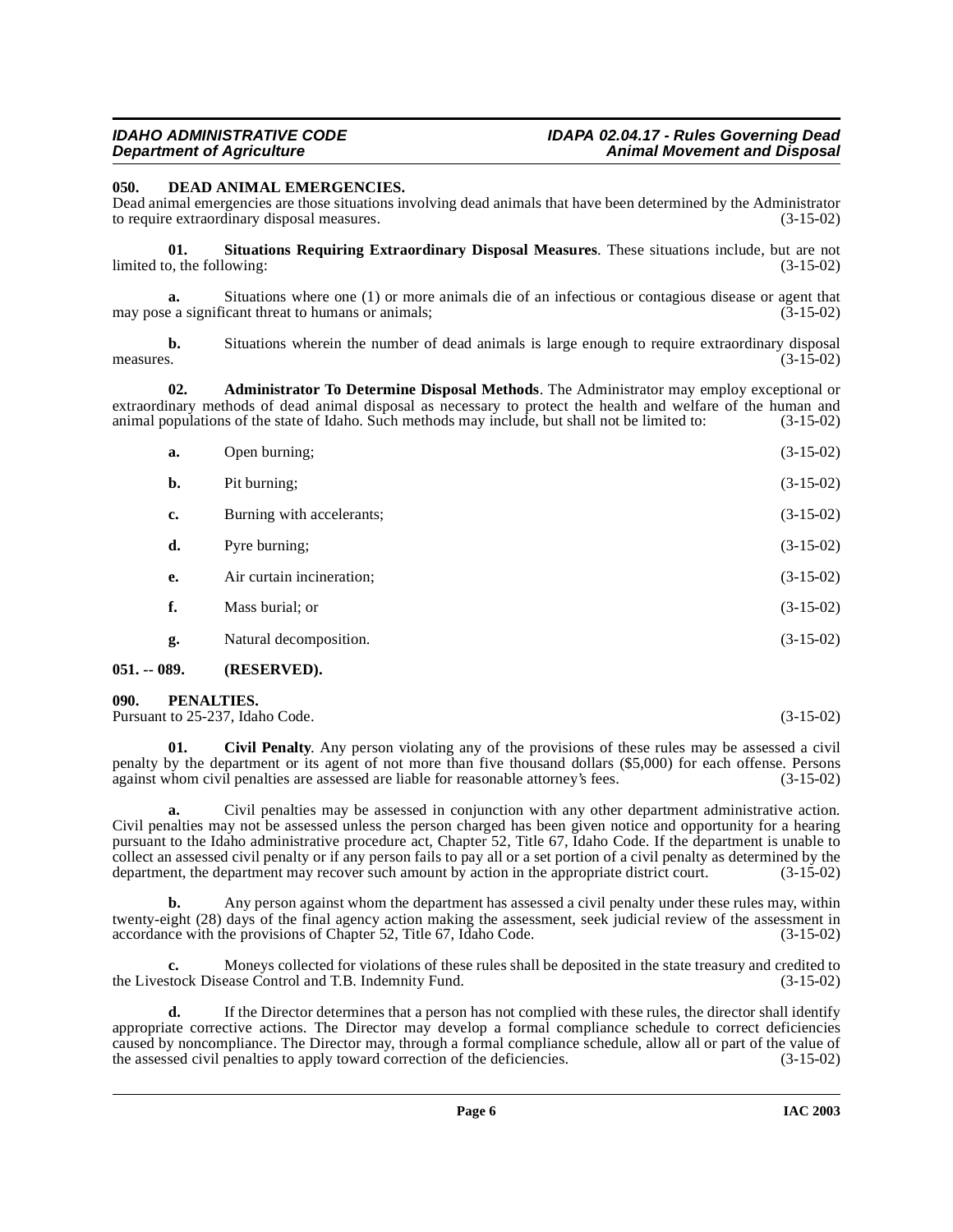<span id="page-6-1"></span>**02. Criminal Penalty**. Any person violating any of the provisions of these rules shall be guilty of a misdemeanor. Upon conviction, violators are subject to a fine of not less than one hundred dollars (\$100) and not more than five thousand dollars (\$5,000) for each offense, or by imprisonment in the county jail not exceeding six (6) months. (3-15-02) months.  $(3-15-02)$ 

**03. Minor Violations**. Nothing in this section requires the Director to report minor violations for prosecution when he believes that the public interest will be best served by suitable warnings or other administrative action. (3-15-02) action. (3-15-02)

<span id="page-6-0"></span>**091. -- 999. (RESERVED).**